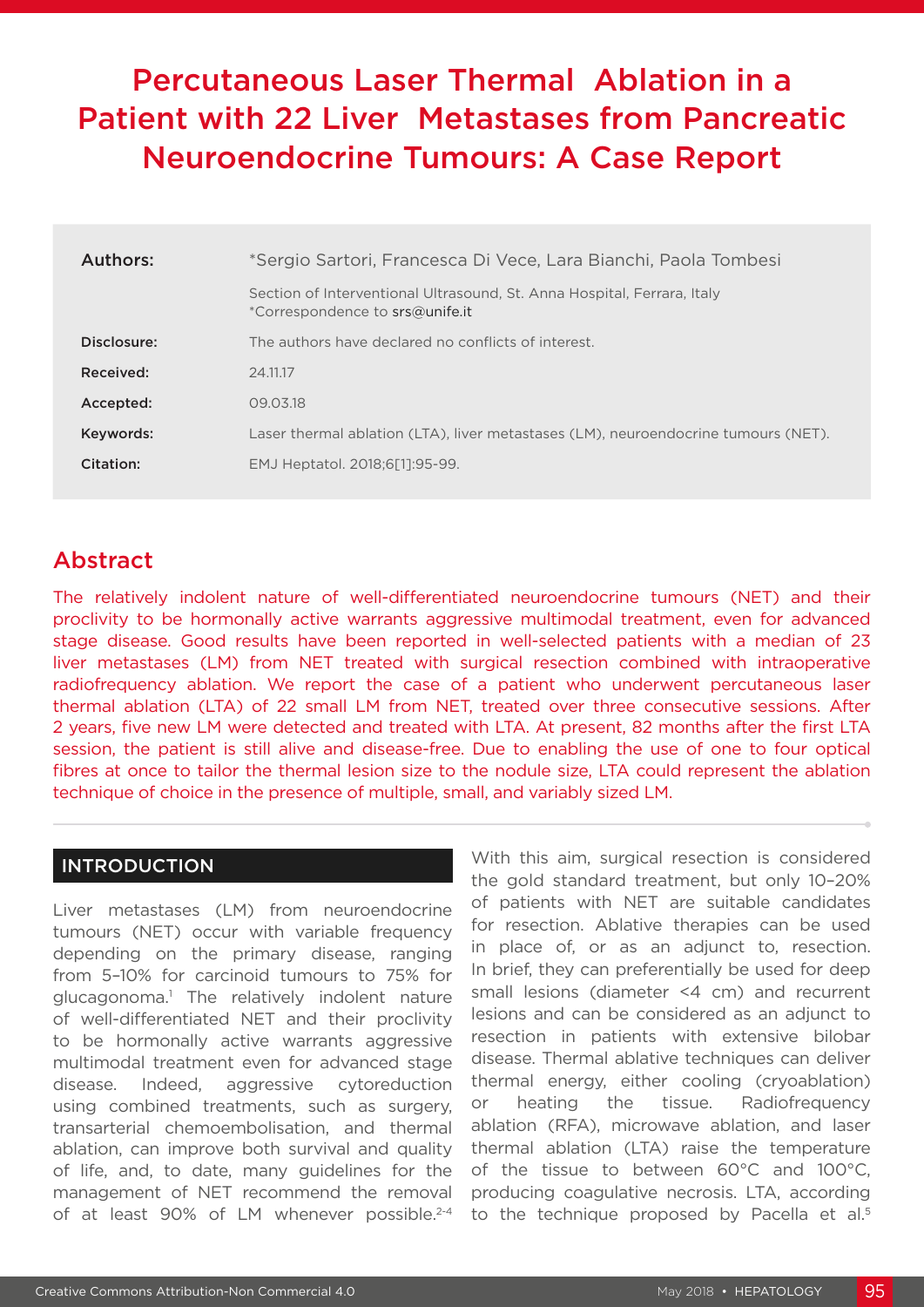and modified by Di Costanzo et al.,<sup>6</sup> uses 300 µm bare optical fibres introduced into the tumour through 21 gauge needles. The ability to place one to four fibres at once using a multisource device makes LTA the most flexible ablation technique.<sup>7,8</sup> A bare-tip fibre provides an almost spherical thermal lesion of 12–15 mm in diameter, and the lesion size can be increased up to 4–5 cm by using multiple fibres with the pullback technique.<sup>5,6</sup> In our opinion, such novel features make LTA the ablation technique of choice when treating multiple liver tumours of varying size. This paper reports the case of a patient who underwent LTA of 22 small LM from NET.

#### CASE REPORT

In November 2007, a 26-year-old woman underwent complete pancreatic resection for insulin-secreting NET. The tumour was well differentiated with a Ki-67 expression level of 3% and a chromogranin A level of 92 ng/mL. Contrast-enhanced computed tomography (CECT) showed multiple (≥20) LM, ranging from 5–14 mm in size. In January 2008, the patient began medical therapy with somatostatin analogues (octreotide followed by pasireotide); in January 2010 she underwent transarterial chemoembolisation. In January 2011, restaging CECT showed stable disease.

Given the low proliferation index of the tumour and the indolent course of the disease, ultrasound (US)-guided percutaneous LTA was planned to remove as many LM as possible. LTA was preferred to other ablation techniques because of the high number of LM and their small size to balance the need of obtaining a good safety margin with the need to spare normal liver parenchyma. Medical therapy with pasireotide was not discontinued and LTA was performed on an inpatient basis using a commercially available system composed of an US device and a laser unit (Echolaser, Elesta Srl, Florence, Italy). The laser source was a semiconductor diode with a wavelength of 1,064 nm, and a multisource device enabled the use of up to four fibres at once (Figure 1). After local anaesthesia with 10 mL 1% lignocaine and conscious sedation with intravenous midazolam and remifentanil. the laser fibres were introduced into the tumour through 21 gauge needles under US guidance.







Figure 2: CEUS scan of the right liver lobe before the first session of LTA showing seven small hypoechoic liver metastases (arrows).

CEUS: contrast-enhanced ultrasound; LTA: laser thermal ablation.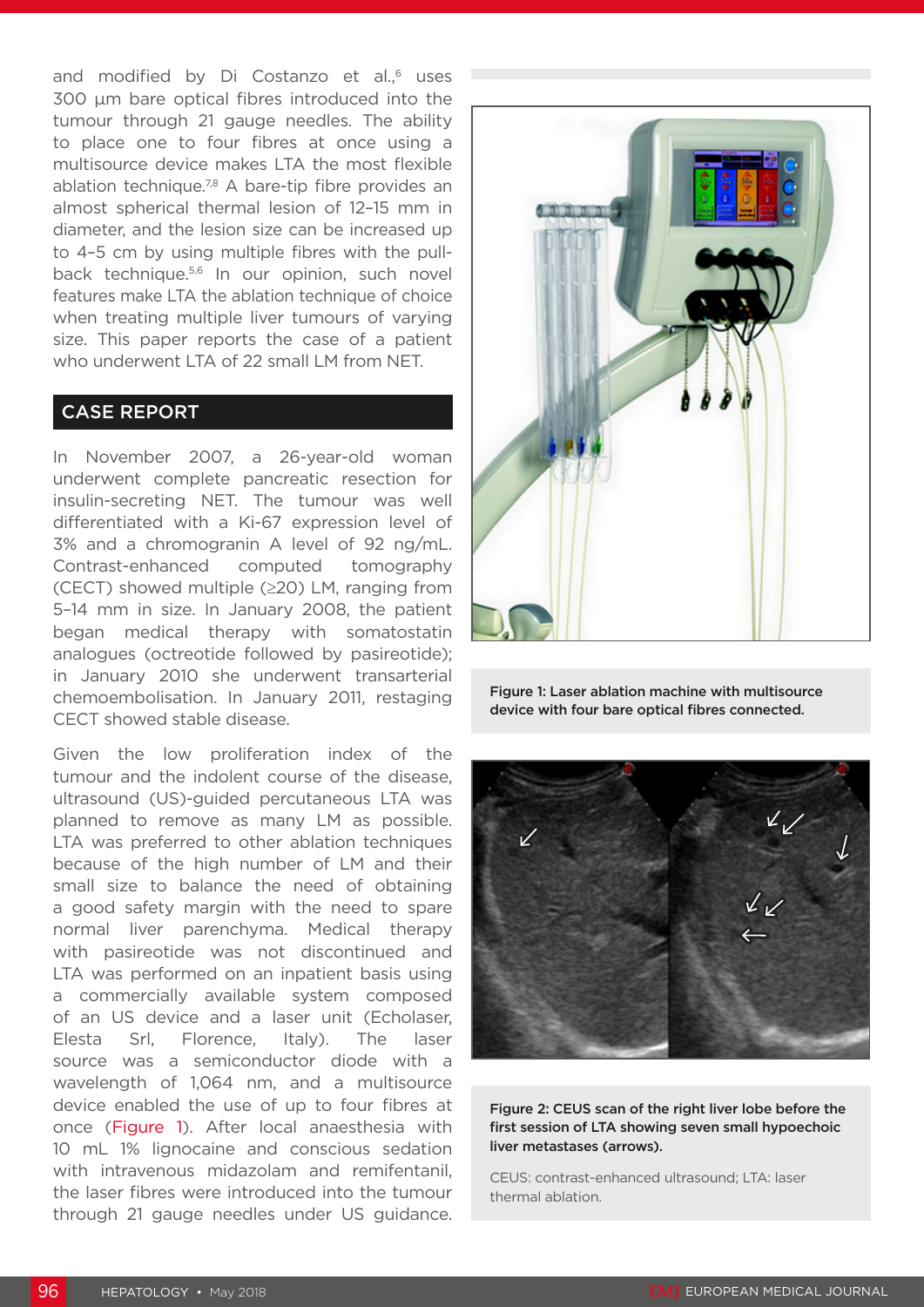

Figure 3: CEUS scan of the right liver lobe after the first session of LTA showing four ablation areas completely covering six metastases. One metastasis was still viable and was treated in the following LTA session (cross-shaped markers).

CEUS: contrast-enhanced ultrasound; LTA: laser thermal ablation.

The laser machine was set at a power of 5 W, and 1,800 J per fibre were delivered in 6 minutes. One, two, or three laser fibres were used for nodules ≤7 mm, 7–12 mm, and 12–14 mm in diameter, respectively; the pull-back technique was used when the anteroposterior diameter of LM exceeded 10 mm.

In total, 22 LM were ablated over three sessions. Primary technical success and 1-month technique efficacy, defined according to the standardisation of terminology and reporting criteria for image-guided tumour ablation,<sup>9</sup> were 100%. In brief, technical success addressed whether the tumours were treated according to the protocol and were covered completely by the ablation zone and was assessed by contrastenhanced US (CEUS) performed immediately after the end of each treatment session (Figure 2 and 3); 1-month technique efficacy referred to complete ablation of the tumours and was assessed by CECT or CEUS performed 1 month after the end of the third planned session of LTA. The patient was then followed up every 3 months with alternating CECT and CEUS and remained free from disease until October 2013, when five new LM ranging from 5–12 mm were detected. A further LTA session was performed with primary technical success and 1-month technique efficacy of 100%. At the time of writing (30<sup>th</sup> November 2017) the patient is still alive and disease-free, tumoural hormonal secretion is normalised, and she is being supplemented with insulin because of the previous complete pancreatectomy.

#### **DISCUSSION**

Systemic medical therapy is marginally effective in NET, and the reported 5-year survival of patients with LM from NET treated medically ranges from 0-30%.<sup>10</sup> In contrast, aggressive cytoreduction using combined multimodal treatments has been reported to achieve 5-year survival rates ranging from 48-83%.<sup>1,2</sup> Surgical resection is considered the aggressive approach of choice, but it is only recommended when at least 90% of the tumour burden can be removed, and only 10–20% of patients with NET are suitable candidates for resection because the disease is too extensive.<sup>11</sup> Moreover, the 5 and 10-year recurrence rates after resection are 84% and 94%, respectively, with a median time to recurrence of 21 months.<sup>1</sup> Consequently, the need to frequently retreat patients makes less invasive methods of aggressive cytoreduction a quite interesting option, either as a primary therapy or in a multimodal approach, or as an adjunct to hepatic resection.<sup>12</sup> Image-guided thermal ablation offers the possibility of a minimally invasive technique that is usually associated with less morbidity than resection, decreases tumour volume, preserves most of the normal liver, and can be repeated several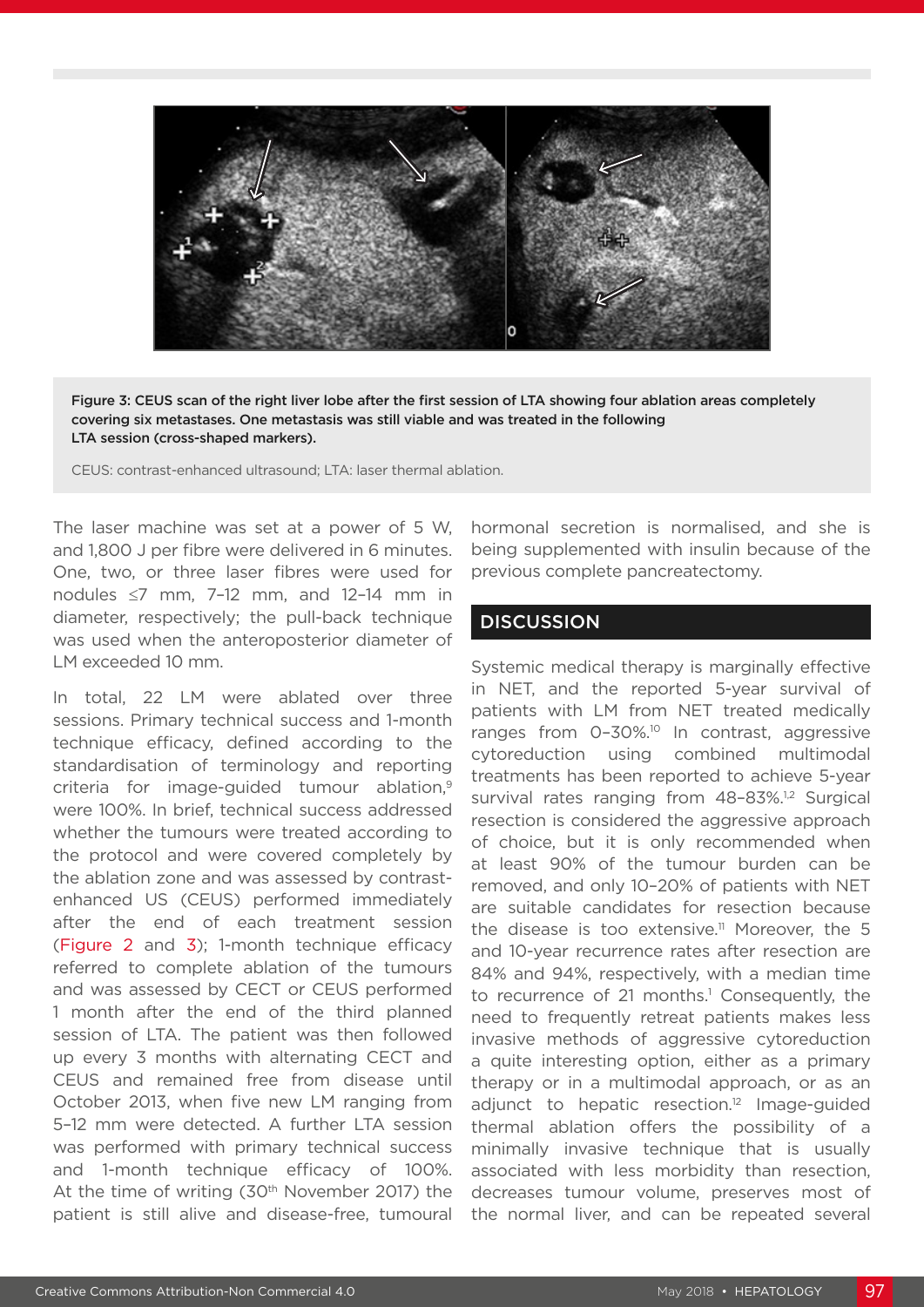times. Among the thermal techniques that can destroy neoplastic nodules by heating the tissue, LTA offers some advantages in clinical settings. The diameter of the needles is considerably smaller than RFA electrodes or microwave ablation antennas, making LTA safer and more suitable for ablating tumours in at-risk locations or in locations that are difficult to reach.6-8 Moreover, the use of a multisource device that allows the placement of one to four fibres at once enables tailoring of the thermal lesion size to the nodule size, which allows an acceptable safety margin in tumours ranging from 5–6 mm to 3–4 cm in diameter, contemporaneously sparing the normal parenchyma as far as possible.

LM from NET are often multiple, small, variable in size, and very slow growing. Therefore, it is possible to treat patients with indolent disease with numerous and small (≤3 cm) LM, even with multiple treatment sessions over a period of years.13 In our department, LTA, associated or not with other cytoreductive treatments, such as surgical resection and transarterial chemoembolisation, has become the ablation technique of choice in this subtype of selected patients because of its unique qualities.<sup>14</sup>

Some authors obtained good results adopting a very aggressive approach to LM from NET. In particular, Elias et al.<sup>15</sup> reported a 3-year survival rate of 84% in 16 patients with a median of 23 LM per patient who were treated with surgical resection combined with intraoperative RFA. In four cases this was preceded by preoperative selective portal vein embolisation; however, approximately 60% of the LM was surgically excised, and 40% underwent intraoperative RFA. In our patient, a higher number of LM were successfully treated using only percutaneous US-guided thermal ablation. Twenty-two LM were ablated over three sessions in 2011, and a further five LM were ablated in 2013; at present, the patient is still alive and disease free 82 months after the first ablation session and 128 months after the diagnosis of pancreatic insulin-secreting NET with multiple LM.

A single case is little more than an anecdote and does not allow any conclusions to be drawn, but this case report suggests that a very aggressive approach can yield very effective results in well-selected patients. Many physicians think that aggressive cytoreduction should be reserved for patients presenting with only a few LM,<sup>13,16</sup> but in our opinion the indication for multimodal treatment, including surgery, transarterial chemoembolisation, and thermal ablation, should be expanded in the subgroup of patients exhibiting a low natural tumour burden slope and good general status. In these patients, when thermal ablation is planned to treat a high number of LM, maximum sparing of normal parenchyma is critical, and ablation must be as limited as possible in volume and optimally adapted to the size of the LM to reduce the risk of liver failure. To this aim, due to it enabling the use of one to four fibres according to the size of the LM, in our opinion LTA should be considered the ablation technique of choice.

#### References

- 1. Maithel SK, Fong Y. Hepatic ablation for neuroendocrine tumor metastases. J Surg Oncol. 2009;100(8):635-8.
- 2. Vogl TJ et al. Liver metastases of neuroendocrine carcinomas: Interventional treatment via transarterial embolization, chemoembolization and thermal ablation. Eur J Radiol. 2009; 72(3):517-28.
- 3. Öberg K et al.; Nordic NE Tumor Group. Guidelines for management of gastropancreatic neuroendocrine tumors. Acta Oncol. 2004;43(7): 617-25.
- 4. Cadiot G et al. French guidelines. Digestive endocrine tumors. Gastroenterol Clin Biol. 2006;30(1): 2S91-7.
- 5. Pacella CM et al. Percutaneous laser ablation in the treatment of hepatocellular carcinoma with small tumors: Analysis of factors affecting the achievement of tumor necrosis. J Vasc Interv Radiol. 2005;16(11): 1447-57.
- 6. Di Costanzo GG et al. A novel guide system to perform percutaneous laser ablation of liver tumors using the multifiber technique. Acta Radiol. 2013; 54(8):876-81.
- 7. Tombesi P et al. Radiofrequency, microwave, and laser ablation of liver tumors: Time to move toward a tailored ablation technique? Hepatoma Res. 2015;1:52-7.
- 8. Sartori S et al. Laser ablation of liver tumors: An ancillary technique, or an alternative technique to radiofrequency and microwave? World J Radiol. 2017;9(3):91-6.
- 9. Ahmed M et al.; International Working Group on Image-Guided Tumor Ablation; Interventional Oncology Sans Frontières Expert Panel; Technology Assessment Committee of the Society of Interventional